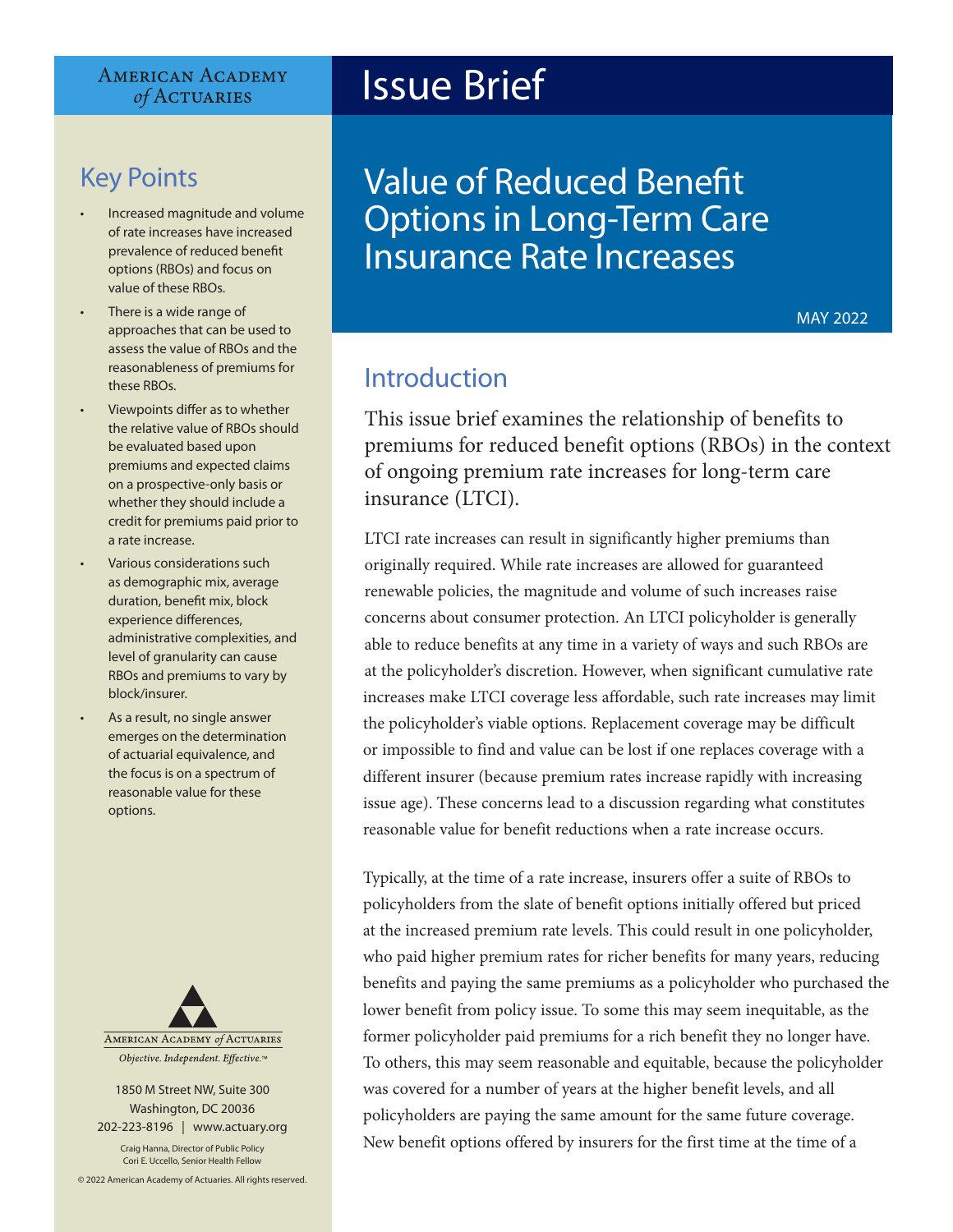rate increase can provide desirable alternatives to policyholders. However, the design and pricing of these options may be more complicated. LTCI stakeholders seek a way to define and ensure reasonable value for these varying situations.

This issue brief aims to articulate a framework through which regulators, insurers, and other interested parties may think about the relationship of benefits to premiums for insureds facing a premium rate increase, including those who accept a rate increase and those who do not.

#### **LTCI Background**

The private Long-Term Care Insurance (LTCI) market generally began in the mid to late 1980's with products that primarily provided nursing facility coverage along with limited options for home and community-based care. The market grew substantially over the next 20+ years with products evolving to contain substantial benefits for home and community-based care, as well as options for unlimited benefit durations and inflation protection.

Insurers typically design LTCI products are typically designed with premiums that are based upon the issue age of the insured. The intention has been for premiums to remain level over the life of the policy. The level premium structure causes premiums in the initial years to be in excess of expected claims, with insurers holding a portion of premiums as reserves to pay for the higher expected claims in later policy years. The pricing of LTCI products is lapse-supported, meaning that the associated reserves from policies that terminate are intended to provide for the benefits and reserve increases of those policies that persist.

Insurers have sold most LTCI products have been sold on a guaranteed renewable (GR) basis, which means that the insurer must continue to renew the coverage as long as the premiums are paid by the insured. Insurers can increase premiums for GR products can be increased by the insurer, subject to applicable state insurance regulations, as long as the insurers make the same change to all policies with the same policy form issued to persons in the same class and state.

### Perspectives on Actuarial Equivalence

In the current actuarial literature, the primary mentions of actuarial equivalence pertain to determinations of medical benefits (for example, prescription drug schedules) being actuarially equivalent in that they are expected to pay the same actuarial present value (PV) of benefits in aggregate to a group of insureds.1 The federal tax code defines

1 *[Actuarial Equivalence for Prescription Drug Plans and Medicare Advantage Prescription Drug Plans under the Medicare Drug Program](https://www.actuary.org/sites/default/files/files/publications/Practice_note_on_actuarial_equivalence_certification_for_private_prescription-drug_plans_under_Medicare_Part_D_mar2008.pdf)*; American Academy of Actuaries; March 2008.

**Members of the Long-Term Care Reform Subcommittee's LTC Actuarial Equivalence Work Group, which authored this issue brief, include Greg Gurlik, MAAA,FSA, chairperson; Rhonda Ahrens, MAAA, FSA; P.J. Beltramini, MAAA, FSA; Andrew Dalton, MAAA, FSA; Robert Darnell, MAAA, ASA; Robert Eaton, MAAA, FSA; Seong-min Eom, MAAA, FSA; Peggy Hauser, MAAA, FSA; Perry Kupferman, MAAA, FSA; Tracy Maples, MAAA, ASA; Shawna Meyer, MAAA, FSA; Ray Nelson, MAAA, ASA; Bradley Rokosh, MAAA, ASA; Steven Smith, MAAA, FSA; and Adam Zimmerman, MAAA, ASA.**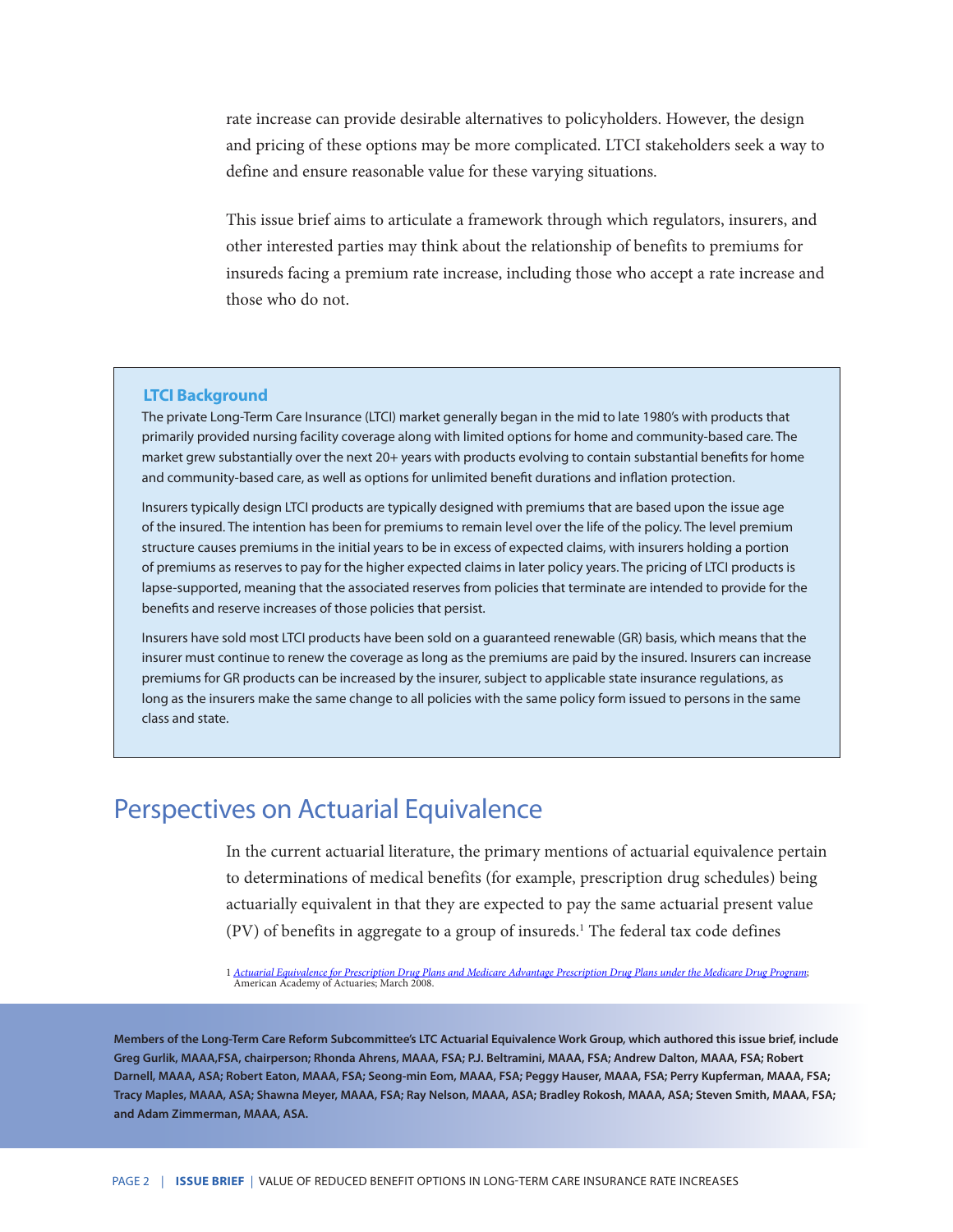actuarial equivalence for pension plans as being "at a given time if the actuarial present value of the two amounts or benefits (calculated using the same actuarial assumptions) at that time is the same."2 Actuarial equivalence for LCTI rate increases and RBOs is unique from medical benefits and pensions plans, in so far as it focuses on both premiums and benefits whereas the latter focuses on benefits only. RBOs offer lower future benefits than the original plan in order to provide the policyholder with options to reduce premiums.

#### **History of LTCI Rate Increases**

Generally, LTCI policy experience began to develop adversely to pricing assumptions in the mid-to-late 1990's. Some insurers began to file and implement rate increases on in force blocks of business. The drivers of these rate increases were low policy terminations, due to both voluntary lapse and mortality, high claims experience (morbidity), and lower investment yields.

During early premium rate increase implementations (in the 2000's), insurers frequently focused on two alternatives, accept the rate increase or lapse coverage, while also offering benefit reductions more informally. Unfortunately, for most insurers the premium shortfall deepened throughout the 2000's as lapse rates decreased further, mortality improved, and in many cases morbidity worsened. As insurers' financial positions on LTCI products deteriorated, insurers sought more premium rate increases which, in turn, created more decision points for policyholders. To mitigate these continued rate increases, policyholders were more broadly presented with alternative options to reduce benefits. In addition, insurers typically offered a backstop against total lapsation through a contingent benefit upon lapse.

As the need for LTCI rate increases accelerated in the 2000's, insurers, regulators and consumer representatives worked together to provide policyholders with additional options when facing premium increases. The National Association of Insurance Commissioners (NAIC) Long-Term Care Model Regulation was amended in 2006 to include Section 27 – Right to Reduce Coverage and Lower Premiums. This Section required all new policies to include a provision that policyholders could reduce coverage options at any time after policy issue. In 2014 this section was amended to require that all premium increase notices include an offer to reduce policy benefits and include a disclosure stating that all options available to the policyholder may not be of equal value.<sup>3</sup>

Although many insurers had made benefit reductions available to policyholders at any time, these new requirements made the practice universal on new business. To comply with these requirements, insurers allowed policyholders to decrease coverage from one benefit option to another existing benefit option and simply pay the filed premium for the lower level of benefits.

> Furthermore, medical insurance is annually rated and is measured by one-year loss ratios, while LTCI premiums are expected to be level over the life of the contract and are measured by lifetime loss ratios. The lifetime loss ratio measurement for LTCI generates a longer time horizon over which actuarial equivalence can be evaluated. Therefore, LTCI RBOs require another way of evaluating equivalence that incorporates not only the different benefit streams, but also the different premium streams and potentially the existing reserves.

<sup>2</sup> [Section 1.401\(a\)\(4\)–12 Definitions](https://www.govinfo.gov/content/pkg/CFR-2010-title26-vol5/pdf/CFR-2010-title26-vol5-sec1-401a4-12.pdf); Internal Revenue Code; 2010.

<sup>3</sup> NAIC Long-Term Care Insurance Model Regulation: [NAIC LTCI Model Regulation](https://content.naic.org/sites/default/files/inline-files/MDL-641.pdf).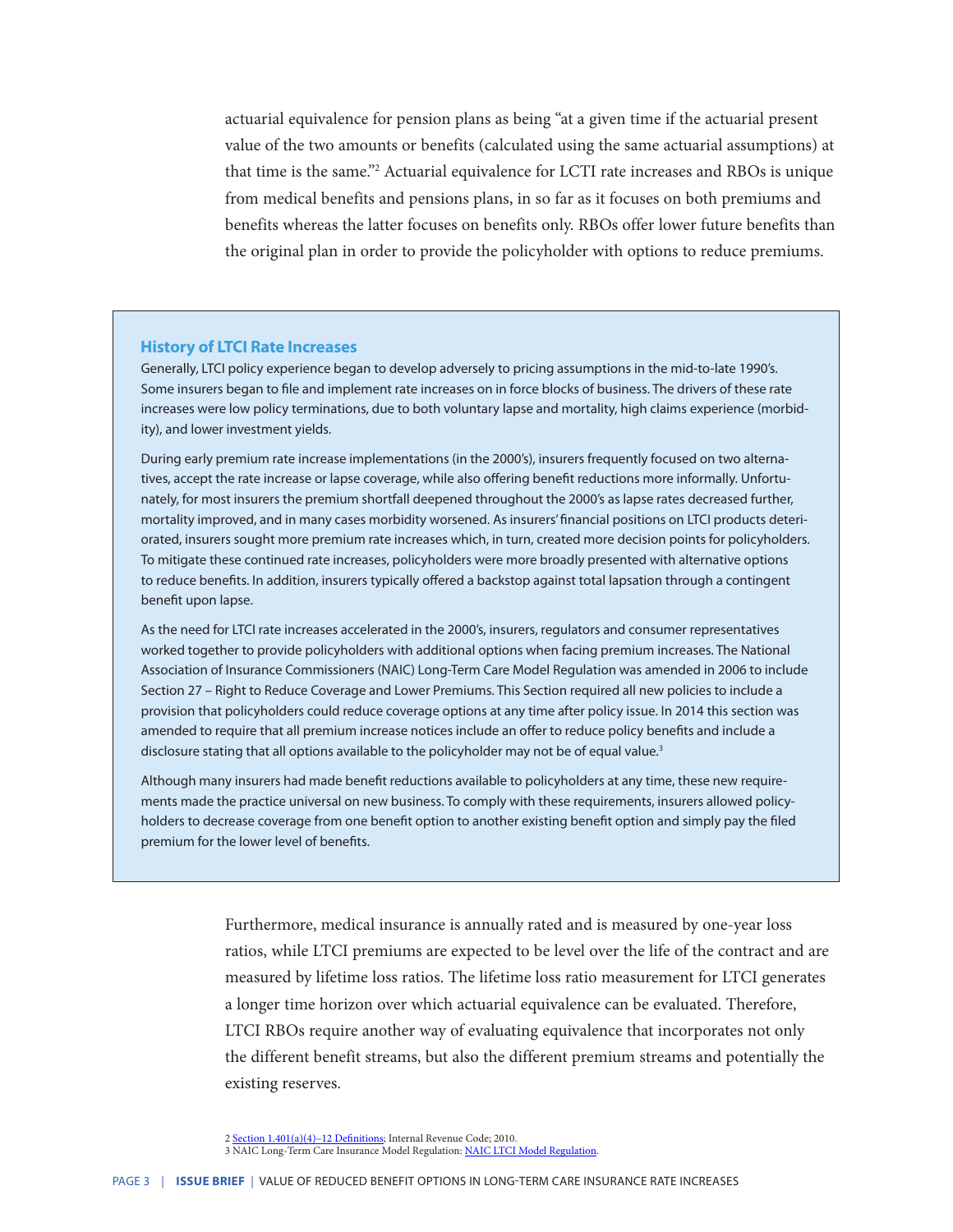There are multiple ways to evaluate the actuarial equivalence of RBOs for LTCI. Actuarial equivalence can be regarded as more fully reflecting the level of premiums that a policyholder has paid over the lifetime of a policy considering changes in coverage and expectations for claim costs and persistency. Actuarial equivalence may also be considered based on the level of benefits and premiums paid going forward at the time the policyholder has the option to choose the RBO. The evaluations may involve looking at the differences in premium and benefit dollars paid, or the ratios of benefits to premiums. The remainder of this brief will discuss differing views.

### Reduced Benefit Options (RBOs)

Today, insurers generally present a wide range of RBOs to insureds that are receiving a premium increase. These RBOs typically allow the policyholders to mitigate some or all of the premium rate increase by: a) reducing benefits typically from those initially offered (examples include shorter benefit period, increased elimination period, and/or reduced daily/monthly maximum); b) reducing or removing optional riders such as inflation protection; or c) if eligible, accepting the Contingent Benefit Upon Lapse (no further premiums are due and total benefits are generally limited to the total premiums paid). In addition, some insurers have developed unique benefit options that were not available when the policies were originally sold, for example, the offer of coinsurance.

There is a wide range of viewpoints regarding the treatment of premiums for RBOs at the time of a rate increase. Table 1 outlines two options that generally represent the endpoints of this range of viewpoints, as well as two additional options in between these endpoints:

- 1. Current Rate Book Approach
- 2. Loss Ratio Neutral Approach
- 3. Cash Flow Neutral Approach
- 4. Credit for Change in Reserve Approach

Table 1 lists potential pros and cons of each concept and utilizes one common example, where an insured is offered the option of reducing their benefit to an existing benefit option that was available at the time of issue and had been purchased by other insureds. In this hypothetical example, it is assumed that the insured purchased a policy at issue age 60 with an unlimited/lifetime (LT) benefit period and 5% compounded inflation protection (IP) for \$2,000 per year. Fifteen years later, at the age of 75, the insured receives a notice that premiums are increasing by 50% (to \$3,000 per year). In addition to maintaining current coverage at the increased premium level, the insurer presents the insured with an alternative to reduce the maximum benefit period (BP) to five years (assuming a 50% rate increase for this plan as well from \$1,600 to \$2,400). Table 1 illustrates options for calculating the premium for this RBO.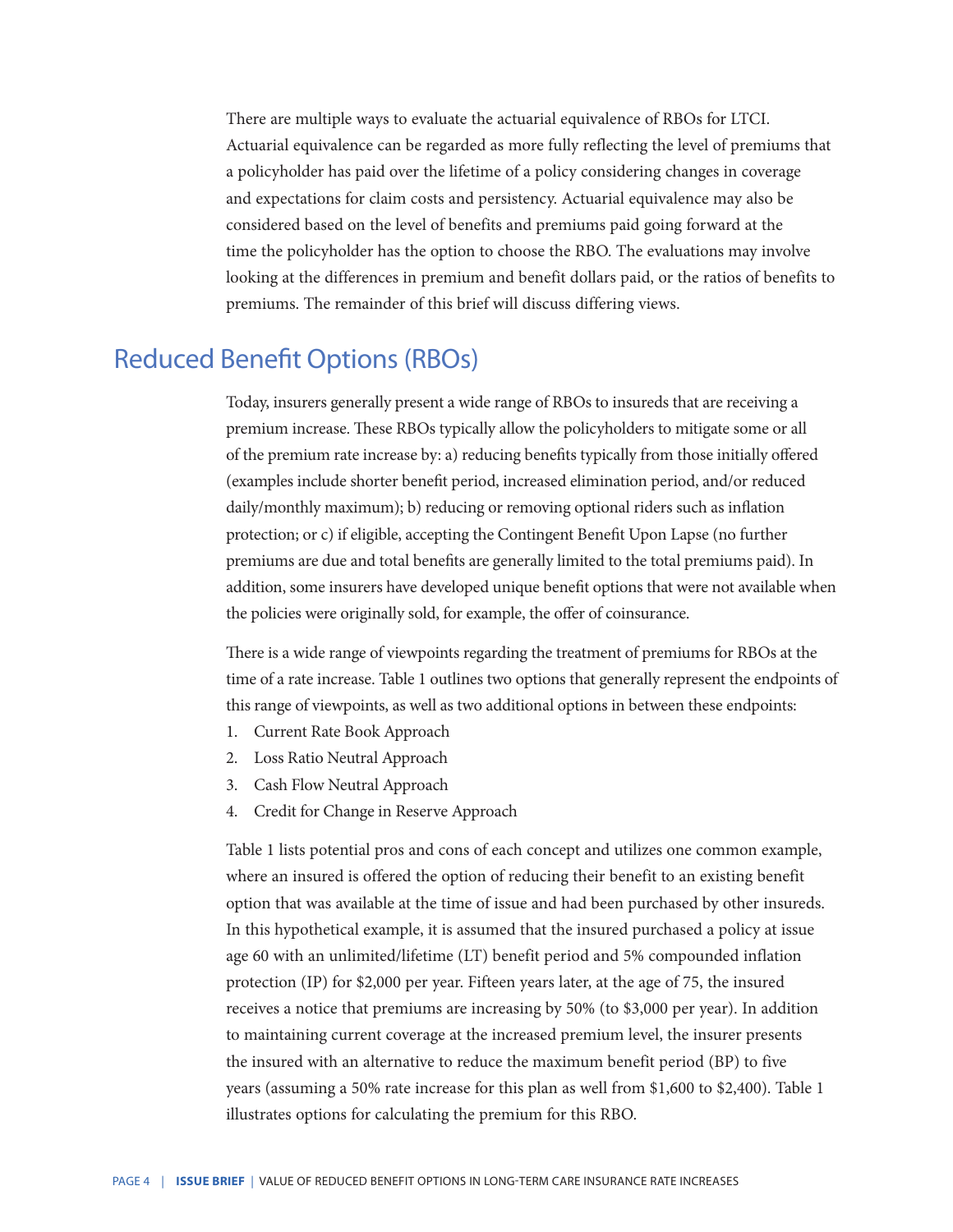|  | Table 1-Advantages and disadvantages of RBOs, and supporting calculations |  |
|--|---------------------------------------------------------------------------|--|
|  |                                                                           |  |

| <b>RBO Approach/Description</b>                                                                                                                                                                                                                                                                                                                                                                                                                                                                                      | Pros                                                                                                                                                                                                                                                                                                             | Cons                                                                                                                                                                                                                                                                                                                                                                                 |  |  |
|----------------------------------------------------------------------------------------------------------------------------------------------------------------------------------------------------------------------------------------------------------------------------------------------------------------------------------------------------------------------------------------------------------------------------------------------------------------------------------------------------------------------|------------------------------------------------------------------------------------------------------------------------------------------------------------------------------------------------------------------------------------------------------------------------------------------------------------------|--------------------------------------------------------------------------------------------------------------------------------------------------------------------------------------------------------------------------------------------------------------------------------------------------------------------------------------------------------------------------------------|--|--|
| 1. Current rate-book—Premium for reduced benefit level<br>based upon the original issue age and newly approved pre-<br>mium rates.<br>Age 60 premium for the 5-year benefit period was increased<br>from \$1,600 to \$2,400, so the insured would pay \$2,400.                                                                                                                                                                                                                                                       | 1a-Generally accepted indus-<br>try practice for benefit options<br>readily available when product<br>was sold.<br>1b-Premium for RBO matches<br>rate-book premium.<br>1c-Prospective premiums<br>equal for all insureds with<br>the same issue age and same<br>prospective benefits.<br>1d-Administrative ease. | 1e-Does not provide credit<br>for any higher premiums paid<br>for the original benefit.<br>1f-RBOs may be limited or<br>unavailable for a policyholder<br>who is already at a minimum<br>benefit offered.                                                                                                                                                                            |  |  |
| 2. Loss Ratio Neutral Approach-Calculates new premium<br>(\$2,300) such that prospective projected loss ratio for RBO<br>is equivalent to prospective projected loss ratio for<br>original lifetime benefit with rate increased premium.<br>LT w/ Inc<br>5-Yr BP w/ Inc and 5% IP<br>and 5% IP<br>@\$2,400<br>@\$2,300<br><b>PV Future Premium</b><br>\$20,700<br>\$16,700<br>\$16,000<br><b>PV Future Claims</b><br>\$29,800<br>\$23,000<br>\$23,000<br><b>Future Loss Ratio</b><br>144%<br>138%<br>144%            | 2a-Provides the same<br>projected return on the future<br>premium dollars for original<br>benefit and RBO (as measured<br>by Future Loss Ratio, i.e. PV of<br>future expected claims divided<br>by PV of future expected<br>premiums).<br>2b-Provides some credit for<br>prior premiums paid.                    | 2c-Complex calculation.<br>2d-Rates would not match<br>rate-book rate or be consistent<br>among insureds with the same<br>prospective benefit.<br>2e-Likely creates adminis-<br>trative burden for insurers,<br>especially if subsequent rate<br>increases are needed.                                                                                                               |  |  |
| 3. Cash Flow Neutral Approach-Calculates new premium<br>(\$2,000) such that prospective projected cash flow for RBO<br>is equivalent to prospective projected cash flow for original<br>lifetime benefit with rate increased premium.<br>LT w/ Inc<br>5-Yr BP w/ Inc and 5% IP<br>and 5% IP<br>@52,400<br>@\$2,000<br><b>PV Future Premium</b><br>\$20,700<br>\$16,700<br>\$13,900<br><b>PV Future Claims</b><br>\$29,800<br>\$23,000<br>\$23,000<br><b>Future Cash Flows</b><br>\$(9,100)<br>\$(6,300)<br>\$(9,100) | 3a-Provides the same pro-<br>jected cash flows for original<br>benefit and RBO (as measured<br>by PV of future expected life-<br>time claims minus PV of future<br>expected premiums).<br>3b-Provides some credit for<br>prior premiums paid                                                                     | Same as 2c-2e above.                                                                                                                                                                                                                                                                                                                                                                 |  |  |
| 4. Credit for Change in Reserve-New RBO premium (\$1,980)<br>based on rate-book premium for original issue age, plus a<br>credit for the difference in reserves between the new RBO<br>and original benefit.<br>LT w/ Inc<br>5-Yr BP w/ Inc and 5% IP<br>and 5% IP<br>@\$1,980<br>@52,400<br><b>PV Future Premium</b><br>\$20,700<br>\$16,700<br>\$13,800<br><b>PV Future Claims</b><br>\$29,800<br>\$23,000<br>\$23,000<br>Reserve<br>\$15,700<br>\$12,800<br>\$12,800<br><b>Reserve Credit</b><br>\$2,900          | 4a-Provides policyholder with<br>value for portion of premiums<br>paid on original benefit that<br>funded current reserves in the<br>form of an annual premium<br>credit.                                                                                                                                        | 4b-Not obvious what value<br>for reserves should be used<br>as reserves held may not have<br>been fully funded by past<br>premiums and may contain<br>margins.<br>4c-Economic reserves (PV of<br>future benefits less premiums)<br>for this RBO may be greater<br>than the same calculation for<br>original benefit with increased<br>premium.<br>Other cons include 2c-2e<br>above. |  |  |

Note: The numbers are illustrative, not comparative, and are used to show the mechanics of the calculations. The relationships of all of these numbers and approaches will vary based on issue age, policy duration, the magnitude of the rate increase needed, insurer assumptions, and other factors. In addition, insurers may do these calculations at a premium class level, as discussed later, rather than at an individual level.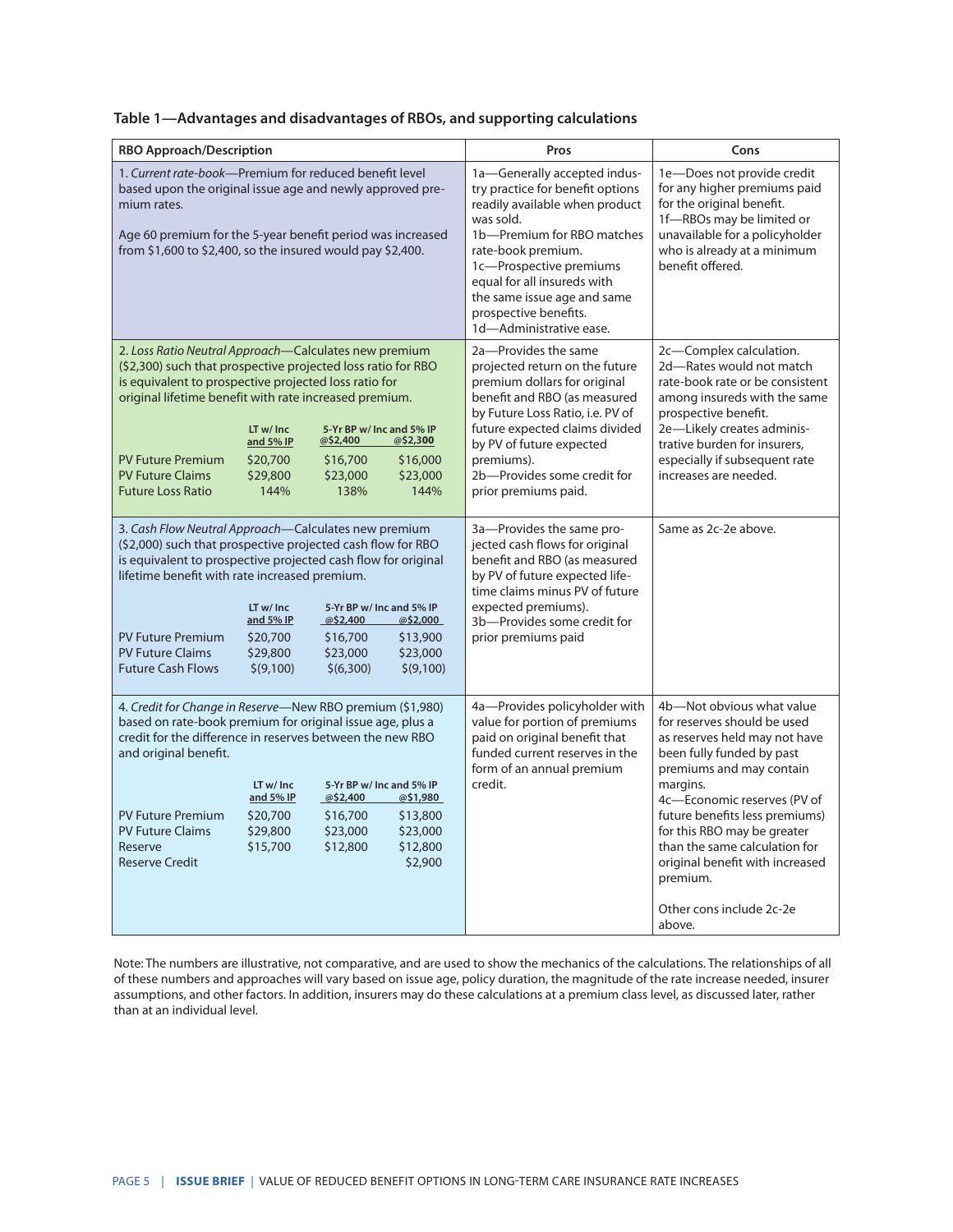### More on RBOs

- These benefit reduction possibilities are conceptual; they represent various approaches to determining premiums for the reduced benefit options. It may not be practical for insurers to consider all of these approaches, largely due to the variety of insurer historical and current practices. For instance, where regulations do not define "cohort" or "class", insurers have determined how they define "cohort" or "class" at the time of pricing. This determination could reasonably vary by insurer, and therefore two insurers might apply the theoretical approaches differently. In addition, no two insurers will have the same costs, expenses, reserves, or modeling for the same benefits and therefore are unlikely to produce the same numerical result.
- If the insured also has inflation protection in their policy, for example benefits increasing at 5% per year compounded, the insurer might offer a reduced inflation percentage as an RBO. A change to the inflation percentage may be prospective only, allowing the insured to maintain his/her daily benefit at the current daily benefit level. Alternatively, some or all of the prior inflation increases could be eliminated. These alternative approaches can result in different future premiums.
- One approach to applying a reduced inflation percentage is to allow the insured to maintain the increased level of benefits, paying premiums at the issue age rates, i.e., the current rate book approach. If the insured reduced or eliminated the future inflation protection, the premiums would be based on the new rate book (which reflects the assumptions used in supporting the premium rate increase) and their original issue age, and with the current level of coverage. Note that depending on the relationship between premiums with and without inflation protection and the number of years since issue, the reduction in premiums could be relatively small (or even negative), in which case the change should not be offered. If the insured reduced the inflation percentage from 5% to 3%, for example, the insured might pay the issue age rates for the original level of coverage that would have increased to the current level of benefits at 3%. Again, this could lead to a reduction in premiums that is relatively small or negative depending on the relationship between premiums with 5% and 3% inflation and the number of years since issue. For these reasons, Approach 1 (current rate-book approach) may not make sense for inflation protection reductions.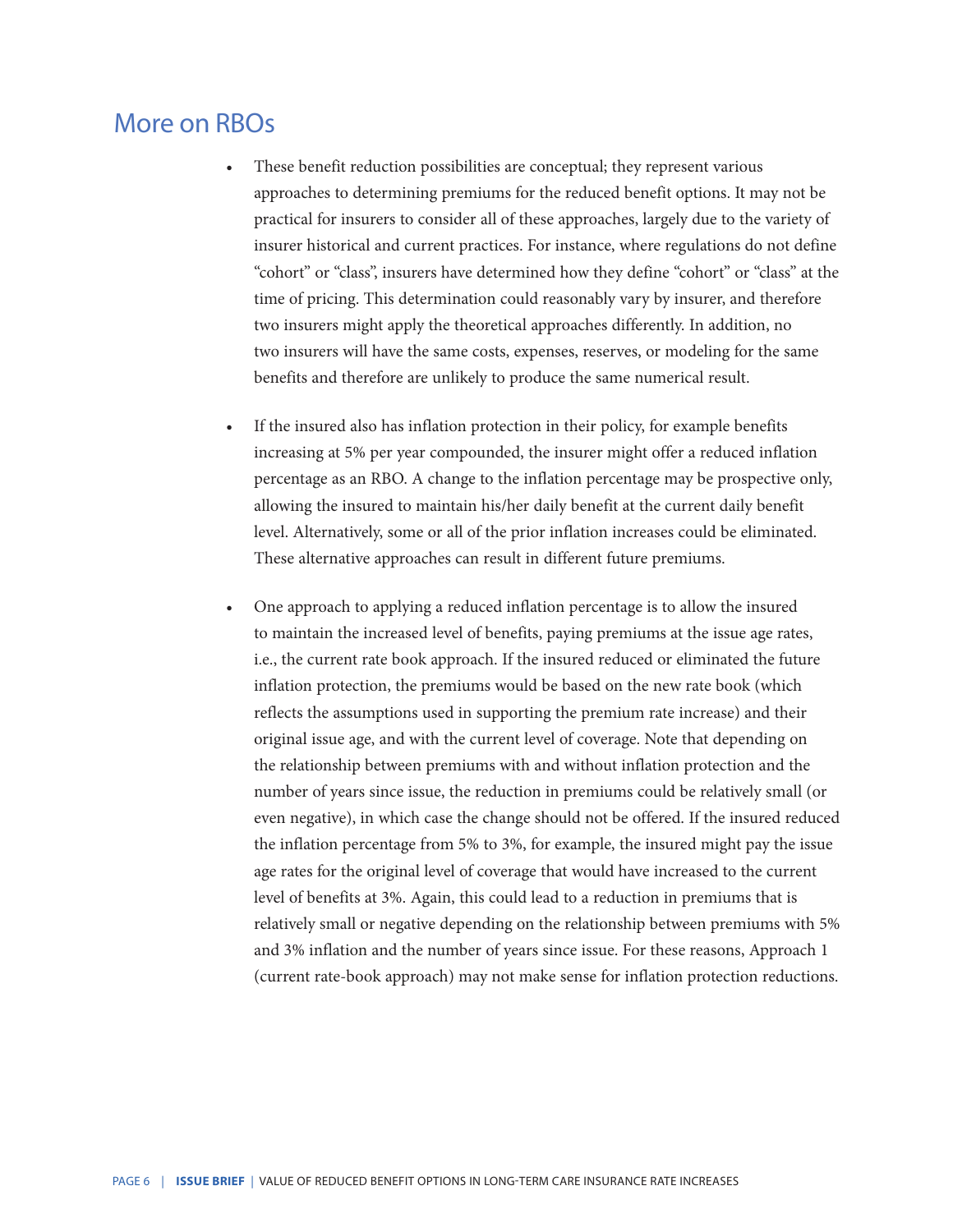### New RBOs With Rate Increases

Different criteria may be necessary for newly designed RBOs offered at the time of a rate increase versus RBOs that have been available all along. Whereas it may be challenging for insurers to calculate and charge premiums for existing RBOs that differ from the filed and approved premium rates, it might be possible for insurers to calculate premiums for newly developed RBOs using methodologies that go beyond the current rate book approach.

Two such examples of RBOs that were not originally available include:

- 1. Co-insurance—When the policyholder is responsible for a portion of the claim costs incurred so as to result in a premium payment that is identical or similar to the premium paid for the higher benefit prior to the increase. This offer typically includes a reduction in the maximum daily or monthly benefit. For example, a policyholder would pay 20% of actual expenses so that the insurer would reimburse only 80% of actual expenses up to a daily or monthly maximum that is 20% less than the current maximum.
- 2. Inflation Protection Percentage—When a policyholder with inflation protection is notified of a rate increase, a lower future inflation percentage might be offered that is intended to result in a premium payment that is similar to the premium paid for the higher benefit prior to the increase. If the lower future inflation percentage results in a premium that is identical to the premium prior to the rate increase, this is often referred to as a "Landing Spot."

Consider if the lifetime policy in the previous example had an initial \$100 daily benefit with the 5% compounded inflation protection. Assume that through the built-in compound inflation protection, the \$100 daily benefit at issue age 60 has increased to \$200 at the time of the rate increase at attained age 75, and that the premiums were being increased from \$2,000 to \$3,000. Furthermore, the insured could have initially purchased the same policy without inflation protection for \$800, which would be increasing to \$1,200 with the rate increase. The insured would now like to consider reducing (or removing) the future inflation protection to maintain the premium at or near the original level. The right-hand column of Table 2 has been added to compare inflation RBOs (including true Landing Spot RBOs in approaches 2, 3, and 4) to the example from Table 1. Note the differences in the right-hand column are indicated in the column headings for each table.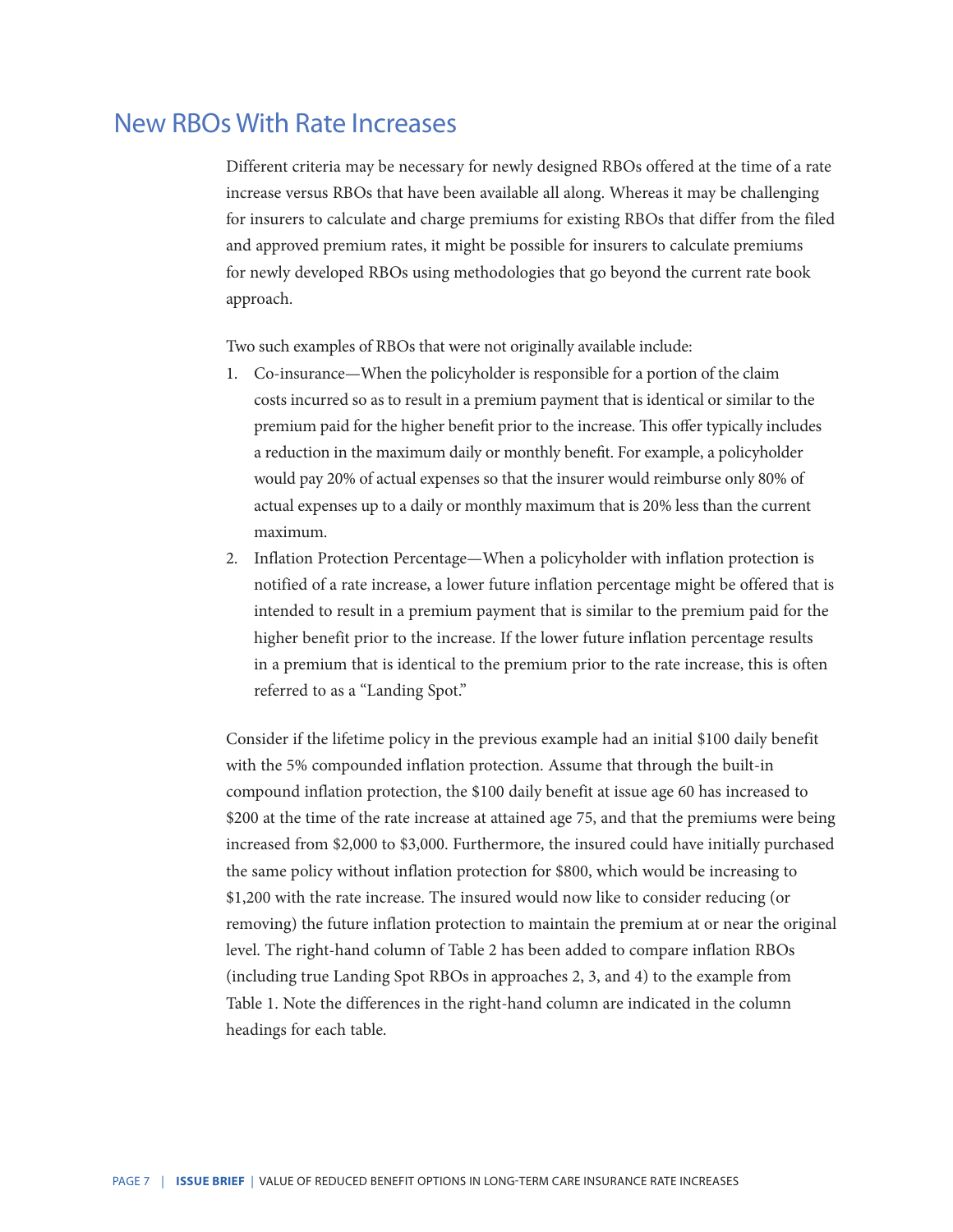#### **Table 2—Comparison of Benefit Period Reduction RBO and Inflation Percentage Reduction RBO (aka "Landing Spot")**

| <b>RBO Approach/Description</b>                                                                                                                                                                                                                                                                                                     |                                                                            |                                                                          |                                                         |                                                                                                                  |                                                            |                                                           |                                                                           |  |  |  |
|-------------------------------------------------------------------------------------------------------------------------------------------------------------------------------------------------------------------------------------------------------------------------------------------------------------------------------------|----------------------------------------------------------------------------|--------------------------------------------------------------------------|---------------------------------------------------------|------------------------------------------------------------------------------------------------------------------|------------------------------------------------------------|-----------------------------------------------------------|---------------------------------------------------------------------------|--|--|--|
| <b>Benefit Period Reduction RBO</b><br>(Unlimited Lifetime to 5-Year Benefit Period)                                                                                                                                                                                                                                                |                                                                            |                                                                          |                                                         | <b>Inflation Percentage Reduction RBO</b><br>(5% IP to the IP% indicated)*                                       |                                                            |                                                           |                                                                           |  |  |  |
| 1. Current Rate-Book—The premium for the reduced benefit level based upon the original issue age and newly<br>approved premium rates.                                                                                                                                                                                               |                                                                            |                                                                          |                                                         |                                                                                                                  |                                                            |                                                           |                                                                           |  |  |  |
| Age 60 premium for the 5-year benefit period was increased<br>from \$1,600 to \$2,400, so the insured would pay \$2,400.                                                                                                                                                                                                            |                                                                            |                                                                          |                                                         | Age 60 premium for the \$200 daily benefit without inflation<br>protection would be $$1,200 \times 2 = $2,400$ . |                                                            |                                                           |                                                                           |  |  |  |
| 2. Loss Ratio Neutral Approach—Determine the reduced premium (\$2,300 for 5-year benefit period) or the reduced future<br>inflation protection (to 1.0%) such that the prospective projected loss ratio for the RBO is equivalent to the prospective<br>projected loss ratio with the rate increased premium and original benefits. |                                                                            |                                                                          |                                                         |                                                                                                                  |                                                            |                                                           |                                                                           |  |  |  |
|                                                                                                                                                                                                                                                                                                                                     | LT w/ Inc<br>and 5% IP                                                     | 5-Yr BP w/ Inc and 5% IP<br>@\$2,400                                     | @\$2,300                                                |                                                                                                                  | LT w/Inc<br>and 5% IP                                      | LT w/ Inc<br>and 5% IP                                    | LT w/Inc<br>and 1% IP                                                     |  |  |  |
| <b>PV Future Premium</b><br><b>PV Future Claims</b><br><b>Future Loss Ratio</b>                                                                                                                                                                                                                                                     | \$20,700<br>\$29,800<br>144%                                               | \$16,700<br>\$23,000<br>138%                                             | \$16,000<br>\$23,000<br>144%                            | <b>PV Future Premium</b><br><b>PV Future Claims</b><br><b>Future Loss Ratio</b>                                  | \$13,800<br>\$29,800<br>216%                               | \$20,700<br>\$29,800<br>144%                              | \$13,800<br>\$19,900<br>144%                                              |  |  |  |
| 3. Cash Flow Neutral Approach—Determine the reduced premium (\$2,000 for 5-year benefit period) or the reduced future<br>inflation protection (to 2.2%) such that prospective projected cash flow for the RBO is equivalent to the prospective projected<br>cash flow with the rate increased premium and original benefits.        |                                                                            |                                                                          |                                                         |                                                                                                                  |                                                            |                                                           |                                                                           |  |  |  |
|                                                                                                                                                                                                                                                                                                                                     | LT w/ Inc<br>5-Yr BP w/ Inc and 5% IP<br>and 5% IP<br>@\$2,000<br>@\$2,400 |                                                                          |                                                         | LT w/ Inc<br>and 5% IP                                                                                           | LT w/Inc<br>and 5% IP                                      | LT w/ Inc<br>and 2.2% IP                                  |                                                                           |  |  |  |
| <b>PV Future Premium</b><br><b>PV Future Claims</b><br><b>Future Cash Flows</b>                                                                                                                                                                                                                                                     | \$20,700<br>\$29,800<br>\$(9,100)                                          | \$16,700<br>\$23,000<br>\$(6,300)                                        | \$13,900<br>\$23,000<br>\$(9,100)                       | <b>PV Future Premium</b><br><b>PV Future Claims</b><br><b>Future Cash Flows</b>                                  | \$13,800<br>\$29,800<br>\$(16,000)                         | \$20,700<br>\$29,800<br>\$(9,100)                         | \$13,800<br>\$22,900<br>\$(9,100)                                         |  |  |  |
| 4. Credit for Change in Reserve-The new RBO premium rate (\$1,980 for 5-year- benefit period) or the reduced future inflation<br>protection (to 2.6%) is based on the rate-book premium for the original issue age incorporating a credit for the difference in<br>reserves between the new RBO and original benefit.               |                                                                            |                                                                          |                                                         |                                                                                                                  |                                                            |                                                           |                                                                           |  |  |  |
| <b>PV Future Premium</b><br><b>PV Future Claims</b><br>Reserve<br><b>Reserve Credit</b>                                                                                                                                                                                                                                             | LT w/ Inc<br>and 5% IP<br>\$20,700<br>\$29,800<br>\$15,700                 | 5-Yr BP w/ Inc and 5% IP<br>@\$2,400<br>\$16,700<br>\$23,000<br>\$12,800 | @\$1,980<br>\$13,800<br>\$23,000<br>\$12,800<br>\$2,900 | <b>PV Future Premium</b><br><b>PV Future Claims</b><br>Reserve<br><b>Reserve Credit</b>                          | LT w/ Inc<br>and 5% IP<br>\$13,800<br>\$29,800<br>\$15,700 | LT w/Inc<br>and 5% IP<br>\$20,700<br>\$29,800<br>\$15,700 | LT w/ Inc<br>and 2.6% IP<br>\$13,800<br>\$23,000<br>\$12,400**<br>\$3,300 |  |  |  |

\* Iterations are needed to determine the IP percentages or cash flow tables could be developed for different IP %'s and interpolation could be used

\*\* The iterative process will affect the reserve as the IP percentage changes

Note: The numbers are illustrative, not comparative, and are used to show the mechanics of the calculations. The relationships of all of these numbers and approaches will vary based on issue age, policy duration, the magnitude of the rate increase needed, insurer assumptions, and other factors. In addition, insurers may do these calculations at a premium class level, as discussed later, rather than at an individual level.

> Another example of an emerging option is the cash buy-out option. A cash buy-out option results in the termination of the contract in exchange for a cash payment; there are no partial buy-outs that leave a contract in place. This type of option is unique to the circumstances of the offering and is beyond the scope of this brief. However, concepts in this issue brief can be useful in consideration of a range of reasonable approaches for determining a cash buy-out offer and any other applicable relationship to the rate increase decision.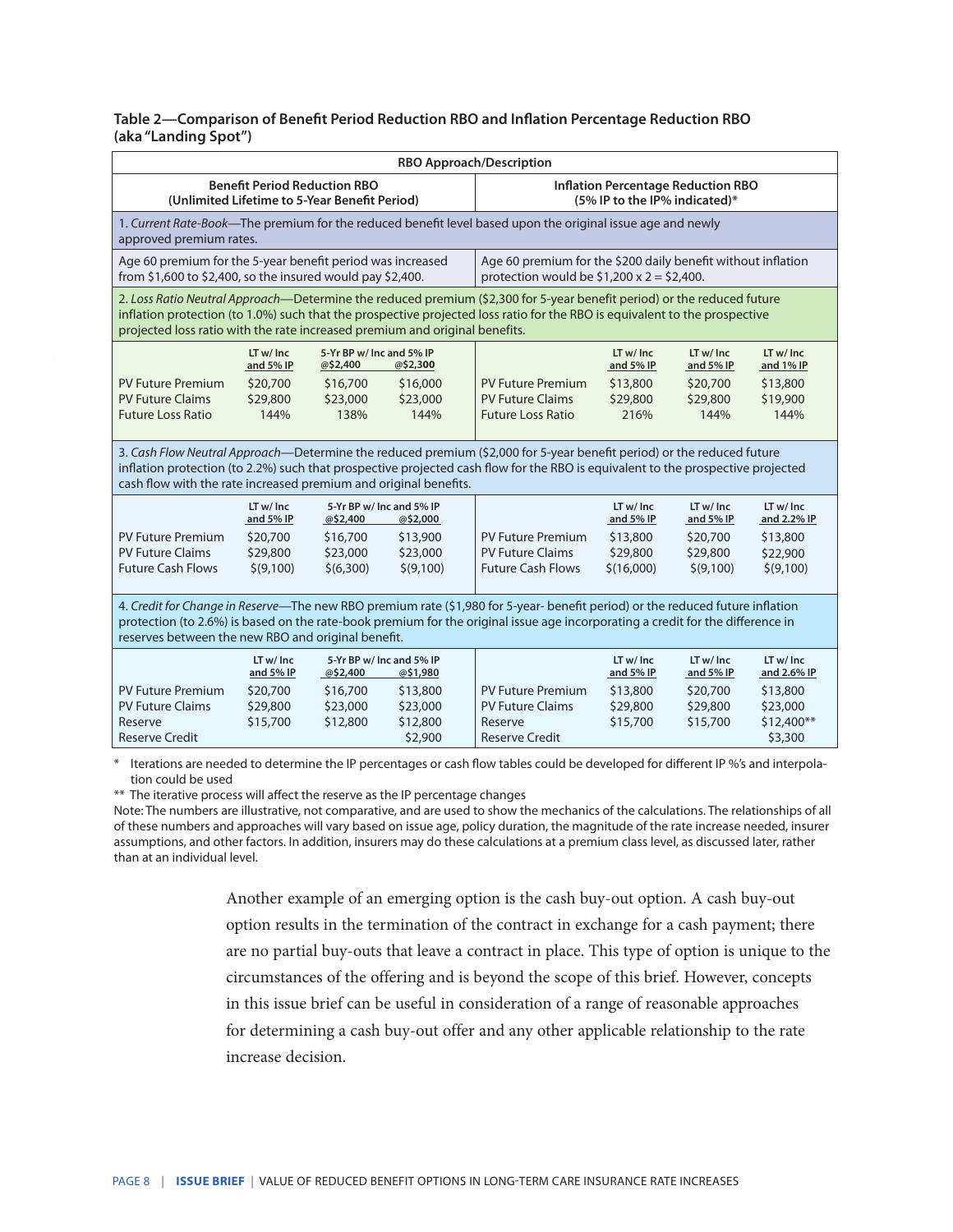### Other Considerations

There is a multitude of other considerations in determining actuarial equivalence.

- **• Granularity of the calculations**—In theory, the actuarial equivalence calculations can be performed at an individual or an aggregate level. Because premiums can be changed on a class basis, one might consider the class basis to be an appropriate level for aggregation. However, there will be some trade-offs between how these groupings are defined and the homogeneity of individuals in those groups. For example, for a given premium class, it might be appropriate to consider the average age and average duration in the calculations. In addition, if the rate increase itself varies by issue age, a more granular calculation may be needed.
- **• Administrative complexity**—Insurers would need to determine how to reflect the partial approval of a rate increase, phased-in increases, approval lags, and other nonuniform definitions and procedures between states. In addition, state regulators might prefer different versions of actuarial equivalence, or the current filing might need to build on the equivalence administered in a prior rate increase. Insurers will need to determine how to track experience and cash flows for different benefits or segments of business as policyholders move between those benefits or segments. Finally, if insurers consider offering a new option, it would need to build out the appropriate administrative protocols for the option.
- **• Equity concerns**—The desire to offer some degree of actuarial equivalence might itself lead to equity of outcome concerns. If an RBO offered following a rate increase provides a lower premium rate than other policyholders are paying for the same benefit, some policyholders might consider this inequitable.

Furthermore, insurers might tailor a benefit reduction option only to one particular premium class—e.g., people with a rich inflation protection benefit. Policyholders receiving a premium rate increase, but without the same specialized benefit reduction offer, may feel that they have been treated inequitably.

Finally, although all people in the same premium class or cohort may be treated equitably at any point in time (at the time of a rate increase or otherwise), one should consider the treatment of policyholders within a class or cohort over time. People decreasing benefits at the time of a rate increase might be treated more favorably than people who decreased benefits previously (or potentially in the future).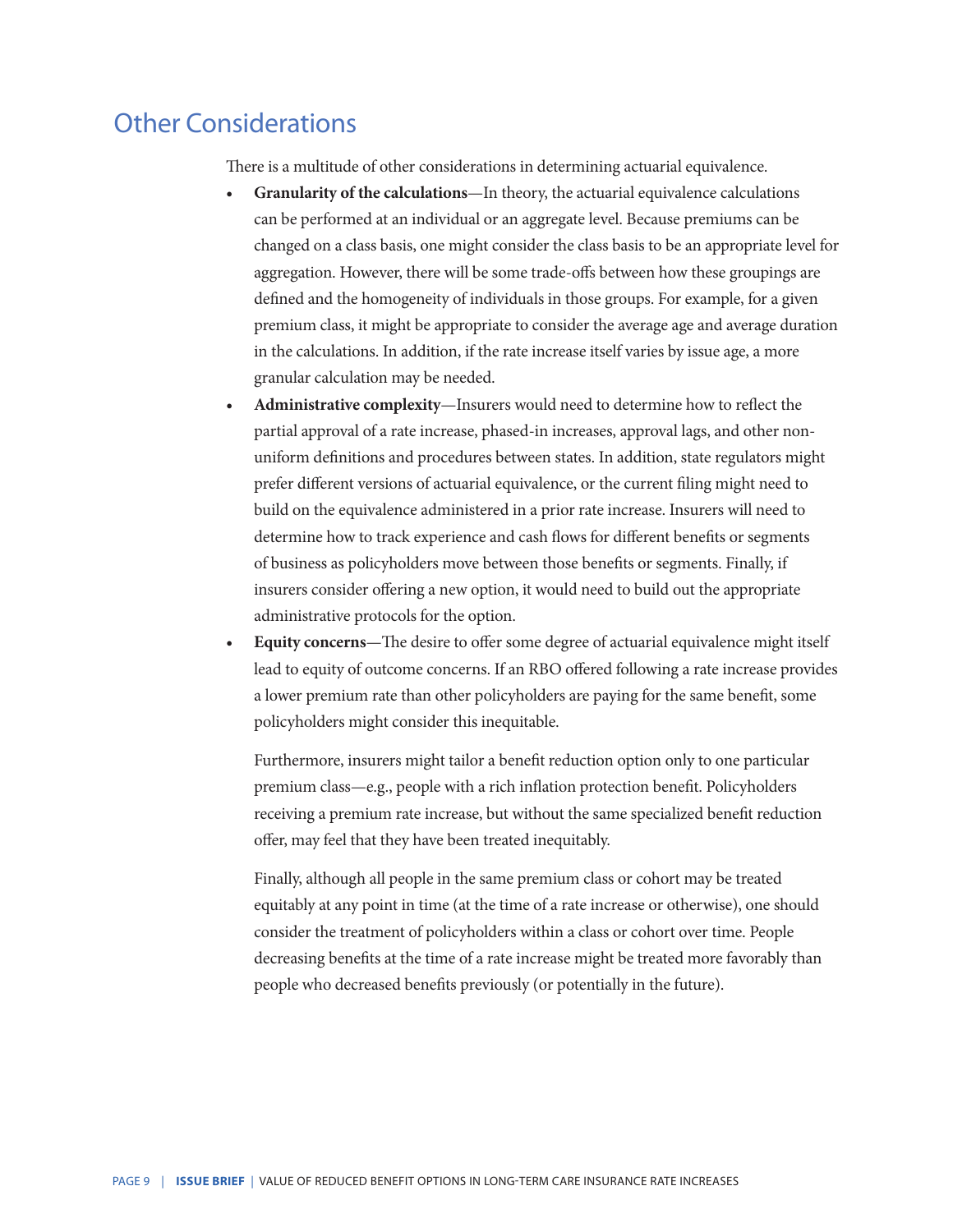- **• Timeframes**—The focus of this issue brief is on insurers providing benefit reduction options at the time of a premium rate increase. However, one consideration could be to extend the window for any credits for a reasonable period after the rate increase, especially when the rate increase is substantive, in order to give insureds sufficient time to determine whether they can truly afford the increased premium. However, while this practice may be reasonable, it will likely further challenge administrative systems and capabilities.
- **• Past Premiums**—There are multiple factors to consider if providing value/credit for premiums paid prior to a rate increase. Some examples include:
	- ‧ If based on reserves, there could be complexities in determining the appropriate reserve basis to use in the calculations, especially if reserves have been unlocked or strengthened. Any reserve contributed from the insurer's surplus should not be considered in the determination of credit for past premiums paid as such reserves were not funded by past LTCI policyholder premiums.
	- ‧ The value or credit provided could be impacted by the potential for anti-selection in choosing RBOs which can be either a financial consideration or a health consideration for the policyholder.
	- ‧ Factors such as attained age and policy duration will change the value of various benefit options to the policyholder, so consideration of past premiums might have different impacts over time. This can result in different treatment than an individual policyholder has received in the past, which could prompt additional questions or administrative complexities.
	- ‧ Also note that due to the lapse-supported nature of the product, one RBO approach that offers more value than another approach could result in a rate increase that in aggregate may be higher to account for the additional value provided by the RBO offering.

### Summary

This issue brief outlines perspectives and considerations in determining what constitutes actuarial equivalence and reasonable value for RBOs when a rate increase occurs. Due to the variety of viewpoints and approaches, the complexities of those approaches, and other practical considerations, no single, clear answer emerges. The methodologies reviewed in Table 1 and Table 2 of this issue brief present a range of ways premiums and benefits are calculated that result in reasonable value for RBOs.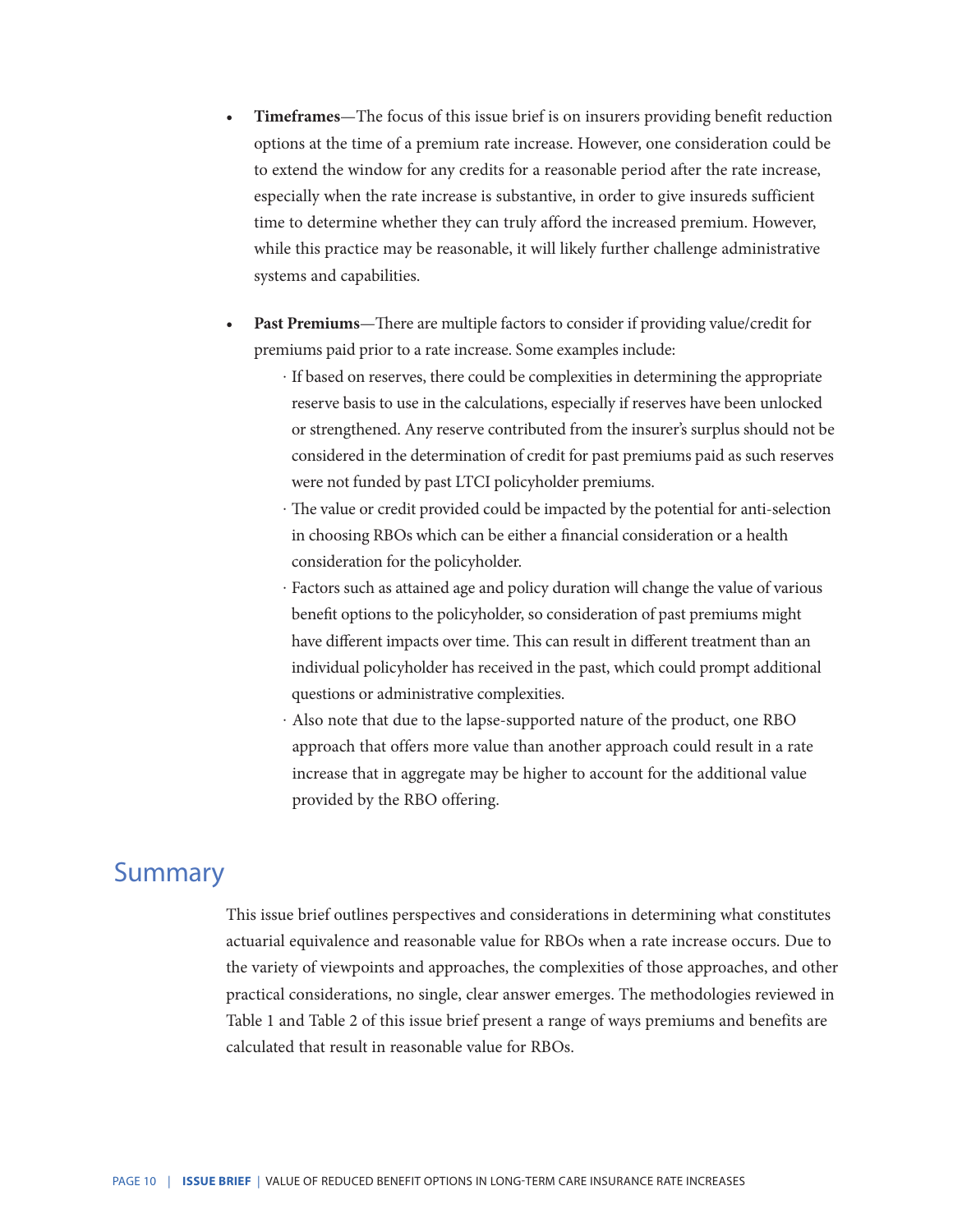### Appendix

#### **LTCI Model Regulation Requirements**

For a further and in-depth discussion of actuarial equivalence, certain provisions of the current LTCI Model Act<sup>4</sup> and LTCI Model Regulation<sup>5</sup> are relevant. Although these provisions have evolved over time, the models do not provide granularity on the topic of reasonable value.

Section 10, *Initial Filing Requirements,* of the LTCI Model Regulation was adopted in 2000 and specifies that an initial rate filing must include, "A statement that the initial premium rate schedule is sufficient to cover anticipated costs under moderately adverse experience and that the premium rate schedule is reasonably expected to be sustainable over the life of the form with no future premium increases anticipated."6

Section 19, *Loss Ratio*, of the regulation provides that, "Benefits under long-term care insurance policies shall be deemed reasonable in relation to premiums provided the expected loss ratio is at least sixty percent (60%), calculated in a manner which provides for adequate reserving of the long-term care insurance risk." Subsequently, sections 20, *Premium Rate Schedule Increases,* and 20.1, *Premium Rate Schedule Increases for Policies Subject to Loss Ratio Limits Related to Original Filings,* eliminated loss ratio requirements at issue and added more specificity: "Premium rate schedule increases shall be calculated such that the sum of the accumulated value of incurred claims, without the inclusion of active life reserves, and the present value of future projected incurred claims, without the inclusion of active life reserves, will not be less than the sum" of weighted loss ratios for the original premiums and higher loss ratios on increases in premiums. Thus, although there are specific requirements for loss ratios to be met, there is no definition of or requirement for actuarial equivalence in benefits after a rate increase.7

In addition, state lawmakers and regulators have enacted fairness/reasonableness in rating law. One example from Wisconsin indicates that, "Rates shall not be excessive, inadequate or unfairly discriminatory."8

7 <u>MDL-641 (naic.org)</u>; sections 19, 20, and 20.1.<br>8 Example from Wisconsin law at <u>https://docs.legis.wisconsin.gov/statutes/statutes/625.pdf</u>.

<sup>4</sup> NAIC Long-Term Care Insurance Model Act: [MDL-640 \(naic.org\)](https://content.naic.org/sites/default/files/inline-files/MDL-640.pdf?6%22%20\).

<sup>5</sup> NAIC Long-Term Care Insurance Model Regulation: <u>MDL-641 (naic.org)</u>.<br>6 <u>MDL-641 (naic.org)</u>; Section 10.